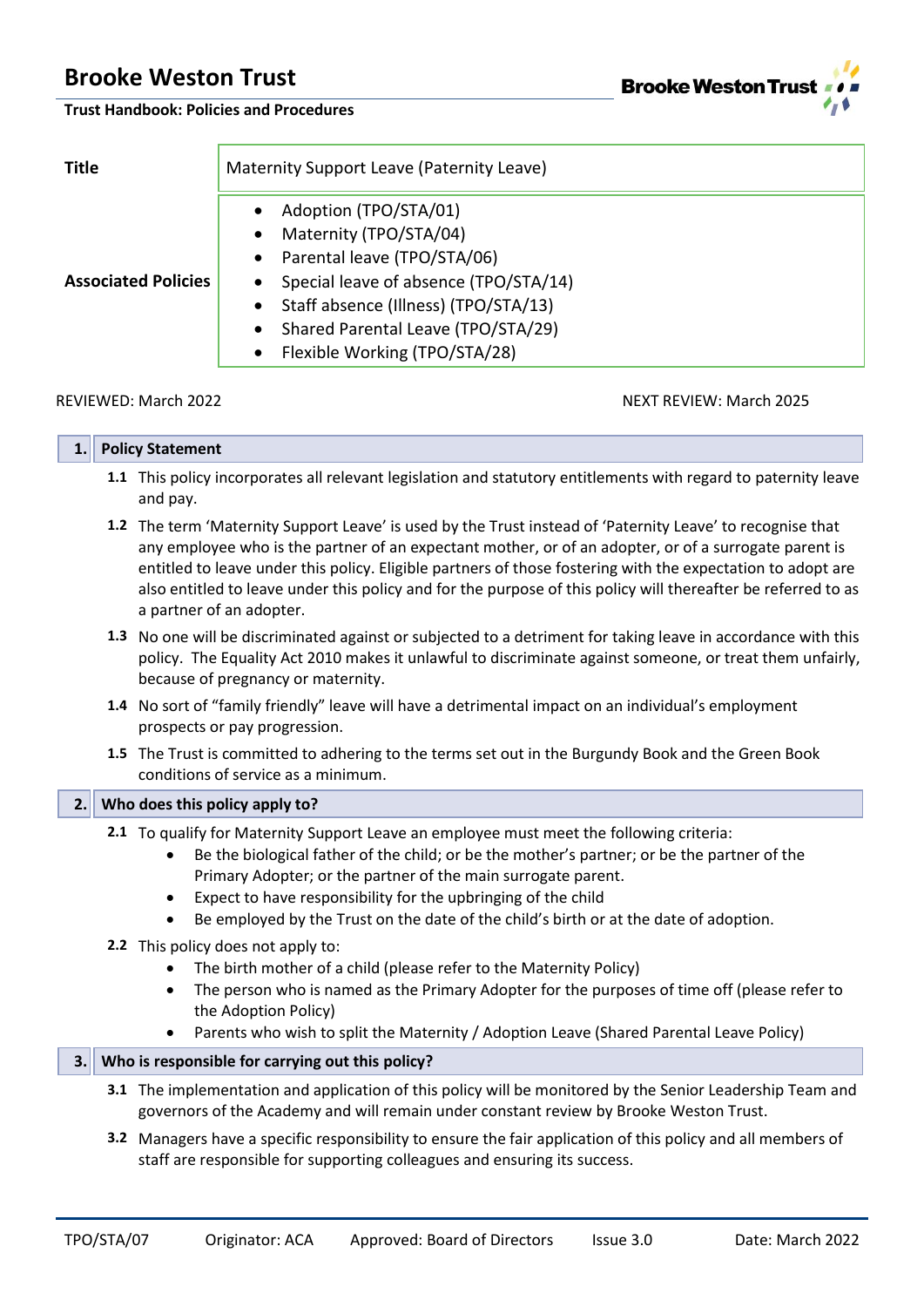

#### **Trust Handbook: Policies and Procedures**

**3.3** This information will be monitored and shared with the recognised trade unions on an annual basis, including by protected characteristics.

#### **4. Definitions**

- **4.1** The definitions in this paragraph apply in this policy:
	- **Partner:** someone (regardless of gender) with whom the employee lives in an enduring family relationship, but who is not their parent, grandparent, sister, brother, aunt or uncle
	- **Expected Week of Childbirth:** the week, beginning on a Sunday, in which their doctor or midwife expects their spouse, civil partner or Partner to give birth
	- **Expected Placement Date:** the date on which an adoption agency expects that it will place a child into the employee's care with a view to adoption

#### **5. Entitlement to Maternity Support Leave**

- **5.1** Certain employees can take Maternity Support Leave in relation to the birth or adoption of a child. However, in adoption cases Maternity Support Leave is not available to an employee who decides to take adoption leave. Further details of adoption leave are set out in our Adoption Policy.
- **5.2** The employee is entitled to Maternity Support Leave if they meet all the following conditions:
	- They have been continuously employed by the Trust for at least 26 weeks ending with:
		- o In birth cases, the 15th week before the Expected Week of Childbirth
		- $\circ$  In adoption cases, the week in which they or their Partner are notified by an adoption agency that they have been matched with a child
	- They:
		- o Are the biological father of the child
		- o Have been matched with a child by an adoption agency
		- o Are the spouse, civil partner or Partner of the child's mother; or
		- $\circ$  Are the spouse, civil partner or Partner of someone who has been matched with a child by an adoption agency
	- They:
		- o Expect to have main responsibility (with the child's mother, co-adopter or adopter) for the child's upbringing; or
		- o Are the child's biological father and expect to have some responsibility for the child's upbringing
		- $\circ$  The intended leave is for the purpose of caring for the child, or supporting the child's mother, adopter or co-adopter in caring for the child
- **5.3** The partner of an expectant mother / adopter can take time off to accompany their partner to up to two paid antennal / adoption appointments. The partner can take 6.5 hours per appointment, including travelling and waiting time. Any extra time can be taken with the employer's consent or as holiday.
- **5.4** If you work through an agency, you're not usually entitled to maternity support leave, but you might be entitled to up to 2 weeks' stator paternity pay, if you're eligible for it.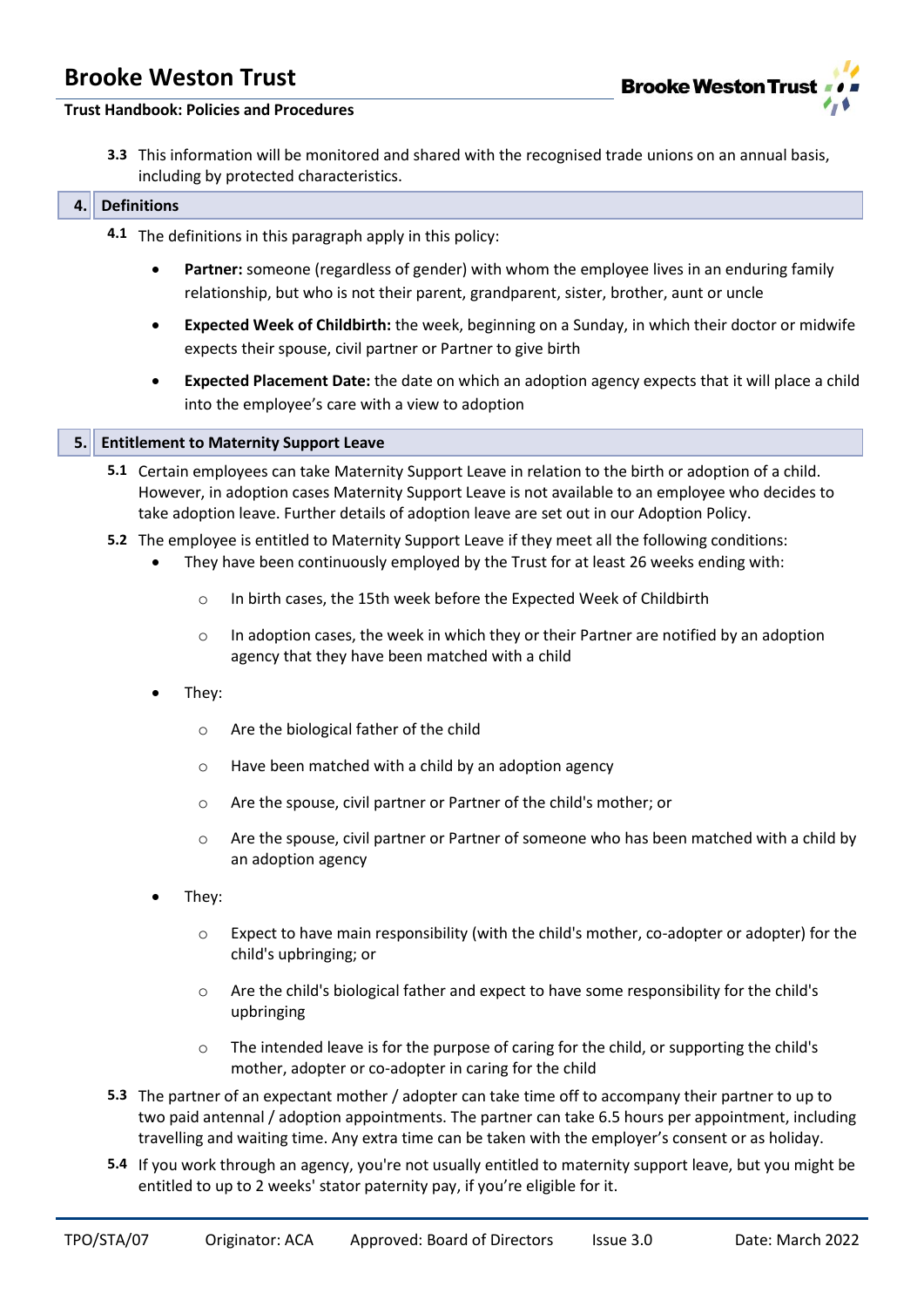

### **Trust Handbook: Policies and Procedures**

If an agency worker qualifies for Paternity Pay they should write to their agency at least 28 days before they want the payment to begin stating:

- the agency worker's name
- when the baby is due
- when the worker would like the payment to begin
- whether they are requesting one or two weeks' pay.

An agency worker whose partner is pregnant has the right to attend up to two unpaid antenatal appointments with their partner once they have completed a twelve-week qualifying period with one hiring company.

### **6. Timing and length of Maternity Support Leave**

- **6.1** Maternity Support Leave must be taken as a period of either one week or two consecutive weeks. Whilst it cannot be taken in instalments, it be broken up into two blocks by a school closure period (e.g. one week either side of a school holiday).
- **6.2** Maternity Support Leave can commence:
	- From the date of the child's birth or date placed for adoption (whether that is earlier or later than expected): or
	- From a chosen number of days or weeks after the child's birth or date placed for adoption (whether that is earlier or later than expected): or
	- From a chosen date later then the first day of the week in which the baby is expected to be born or placed for adoption.

All leave must be used within 56 days of the birth of the baby or from the date placed for adoption. If the baby is born earlier than expected, then it must be used within the period of the actual date of the birth until 56 days after the expected date of birth.

### **7. Notification (Birth)**

- **7.1** If the employee wishes to take Maternity Support Leave in relation to a child's birth, they must give the Trust notice in writing (using Appendix 1) of their intention to do so and confirm:
	- The Expected Week of Childbirth
	- Whether they intend to take one week's leave or two consecutive weeks' leave; and
	- When they would like to start their leave. They can state that the leave will start on:
		- o The day of the child's birth
		- o A day which is a specified number of days after the child's birth; or
		- $\circ$  A specific date later than the first date of the Expected Week of Childbirth (but must be completed within 56 days of the child's placement or birth)
- **7.2** You do not have to give a precise date when you want to take leave (for example 1 February). Instead, you can give a general time, such as the day of the birth or 1 week after the birth.
- **7.3** Leave cannot start before the birth. It must end within 56 days of the birth.
- **7.4** The employee must give notice under paragraph 7.1 by the end of the 15th week before the Expected Week of Childbirth (the date the baby is due) or, if this is not possible, as soon as possible.

### **8. Notification (Adoption)**

- **8.1** If the employee wishes to take Maternity Support Leave in relation to a child's adoption, they must give the Trust notice in writing (using Appendix 1) of their intention to do so and confirm:
	- The date you're matched with a child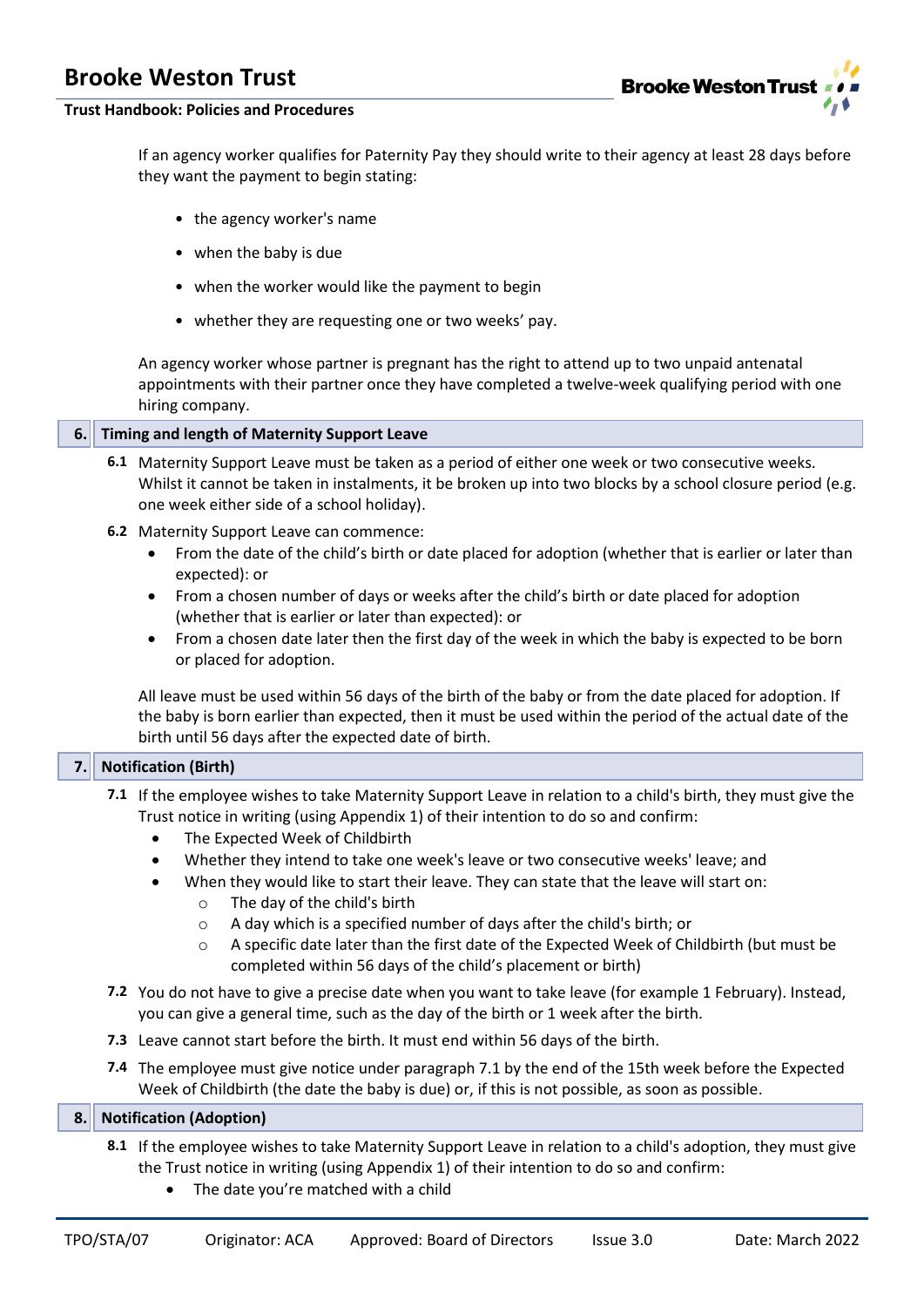

#### **Trust Handbook: Policies and Procedures**

- The placement start date
- Whether they intend to take one week's leave or two consecutive weeks' leave; and
- When they would like to start their leave. They can state that the leave will start on:
	- o From the date of the child's placement, whenever that takes place
	- o A day which is a specified number of days after the child's placement; or
	- o A specific date later than the first date of the child's placement (but must be completed within 56 days of the child's placement or birth)
- **8.2** You do not have to give a precise date when you want to take leave (for example 1 February). Instead, you can give a general time, such as 1 week after the child has been placed.
- **8.3** The employee must inform the employer that they want to take maternity support leave within seven days of the adopter (or joint adopter) being notified by the adoption agency that they have been matched with a child.

### **9. Changing the dates of Maternity Support Leave**

- **9.1** You must give your employer 28 days' notice if you want to change your start date.
- **9.2** Where the employee is to take Maternity Support Leave in respect of a child's birth, they can give the Trust written notice to vary the start date of their leave from that which was originally specified. This notice should be given:
	- Where the employee wishes to vary their leave to start on the day of the child's birth, at least 28 days before the first day of the Expected Week of Childbirth.
	- Where the employee wishes to vary their leave to start a specified number of days after the child's birth, at least 28 days (minus the specified number of days) before the first day of the Expected Week of Childbirth.
	- Where the employee wishes to vary their leave to start on a specific date (or a different date from that they originally specified), at least 28 days before that date**.**
- **9.3** Where the employee is to take Maternity Support Leave in respect of a child's adoption, they can give the Trust written notice to vary the start date of their leave from that which was originally specified. This notice should be given:
	- Where the employee wishes to vary their leave to start on the day of the child's placement, at least 28 days before the first day of the Expected Week of placement.
	- Where the employee wishes to vary their leave to start a specified number of days after the child's placement, at least 28 days (minus the specified number of days) before the first day of the Expected Week of placement.
	- Where the employee wishes to vary their leave to start on a specific date (or a different date from that they originally specified), at least 28 days before that date**.**
- **9.4** If the employee is unable to give the Trust 28 days' written notice of the wish to vary the start of their leave as set out above, they should give the Trust written notice of the change as soon as they can and the school will accommodate this request wherever possible.
- **9.5** Where the employee wishes to take Shared Parental Leave, the Shared Parental Leave procedure should be followed.

### **10. Statutory rights**

- **10.1** In this paragraph, **Relevant Period** means:
	- In birth cases, the eight-week period ending with the 15th week before the Expected Week of Childbirth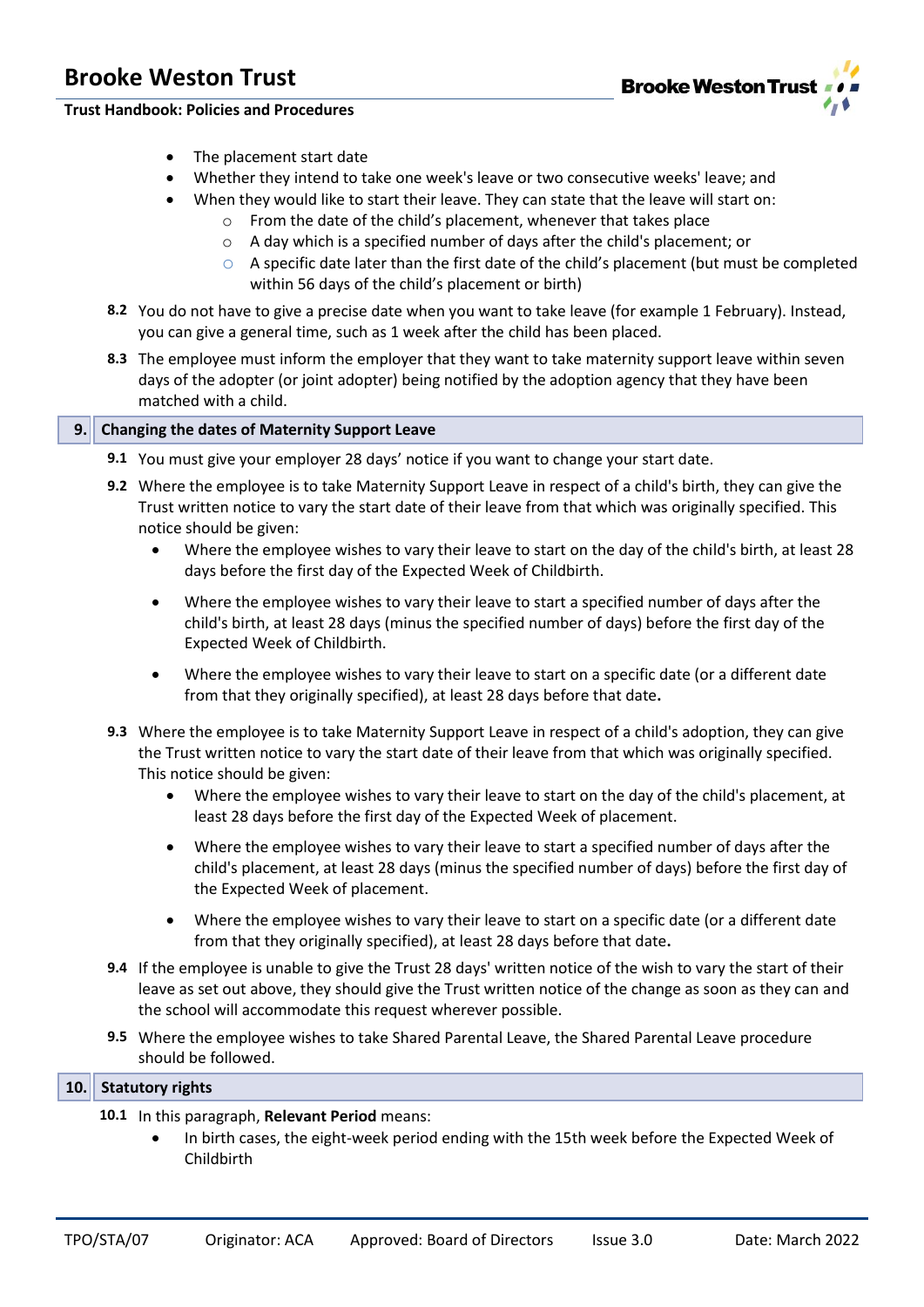

#### **Trust Handbook: Policies and Procedures**

- In adoption cases, the eight-week period ending with the week in which the employee or their spouse, civil partner or Partner were notified of being matched with the child
- **10.2** If the employee takes Maternity Support Leave in accordance with this policy, they will be entitled to their normal contractual pay.

#### **11. Terms and conditions during Maternity Support Leave**

- **11.1** All the terms and conditions of the employee's employment remain in force during Maternity Support Leave.
	- Annual leave entitlement under the employee's contract shall continue to accrue; and
	- Pension benefits shall continue (see paragraph 13)

#### **12. Annual Leave**

- **12.1** During Maternity Support Leave, annual leave will accrue at the rate provided under the employee's contract.
- **12.2** Annual leave cannot usually be carried over from one holiday year to the next. If the holiday year is due to end during the employees' absence Maternity Support Leave, the employee should ensure that they have taken their full year's entitlement before their leave starts.

### **13. Pensions**

**13.1** The period of Maternity Support Leave counts towards the final-salary pension scheme as pensionable service, provided the employee makes the necessary minimum contributions based on the pay they are receiving.

#### **14. Redundancies during Maternity Support Leave**

**14.1** In the event that the post is affected by a redundancy situation occurring during Maternity Support Leave, the Trust shall write to inform the employee of any proposals and shall invite them to a meeting before any final decision is reached as to continued employment.

#### **15. Returning to work**

- **15.1** Following their Maternity Support Leave the employee is entitled to return to the same position they held before commencing leave. The terms of employment will be the same as they would have been had the employee not been absent.
- **15.2** In any other case, a late return will be treated as unauthorised absence.
- **15.3** The Trust will deal with any requests by employees to change their working patterns after Maternity Support Leave on a case-by-case basis. The Trust will try to accommodate the employee's wishes unless there is a justifiable reason for refusal, bearing in mind the needs of the business. It is helpful if requests are made as early as possible.
- **15.4** Any formal requests to change their working pattern must be submitted using the Trust Flexible Working policy.
- **15.5** If the employee does not intend to return to work or is unsure, it is helpful if this is discussed with the Trust as early as possible. If the employee decides not to return they should submit their resignation in accordance with their contract. Once the employee has done so they will be unable to change their mind without the Trusts agreement. This does not affect the employee's right to receive Maternity Support pay.

#### **16. Death of a Baby and Still Birth**

**16.1** In the sad event that the baby dies or is still-born after 24 weeks' of pregnancy the provisions of the relevant scheme above still apply. Where this occurs before 24 weeks (miscarriage) consideration as to the circumstances should be made and where necessary special leave or sick leave should be granted.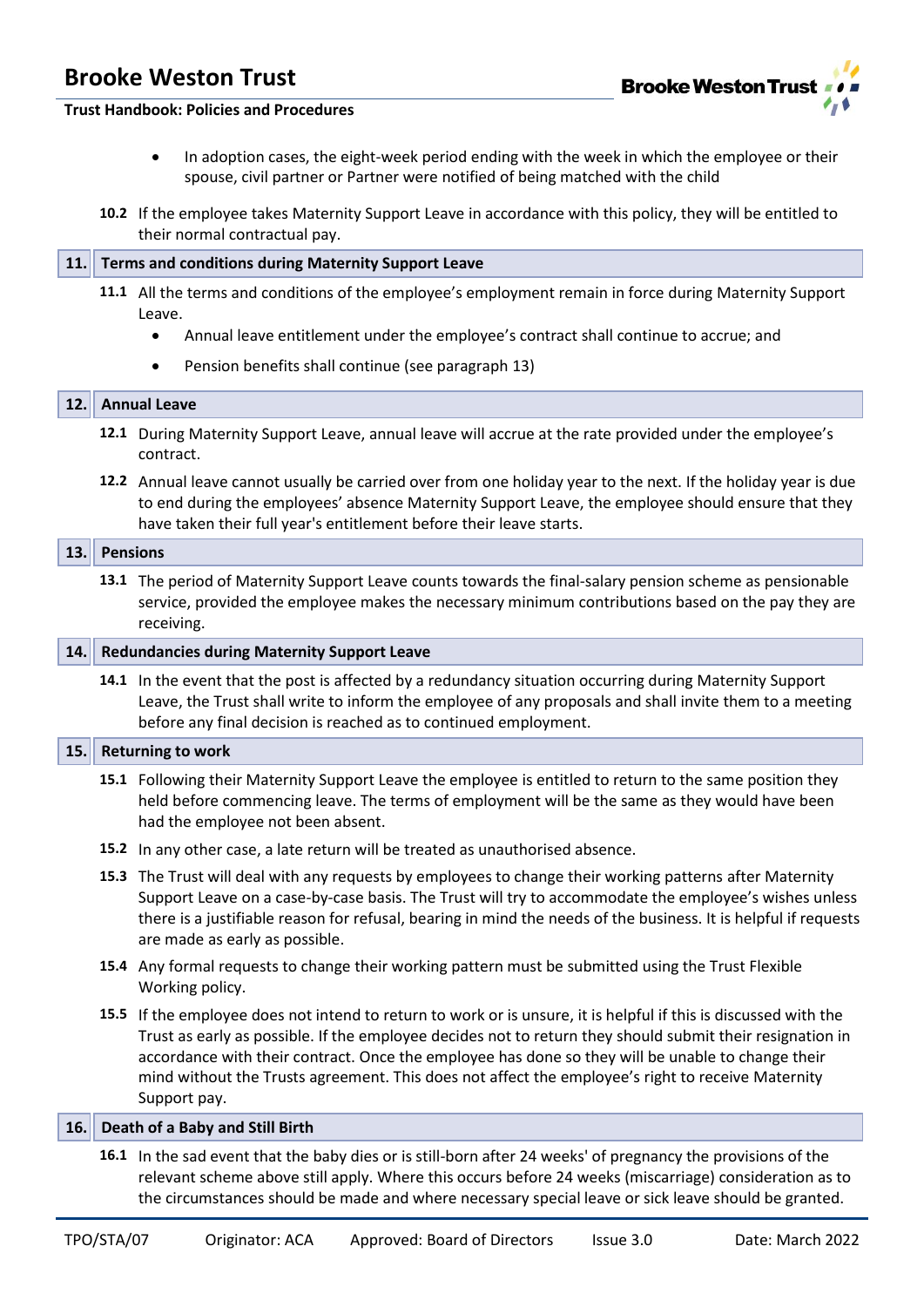

### **Trust Handbook: Policies and Procedures**

The decision should be made with consideration given to the needs of the employee and medical advice.

**16.2** There is a further entitlement to Parental Bereavement Leave, and information on this can be found in the Special Leave of Absence Policy.

### **17. Policy Review**

**17.1** This policy has been implemented following consultation with the recognised trade unions and subsequent amendments and reviews will be subject to the same.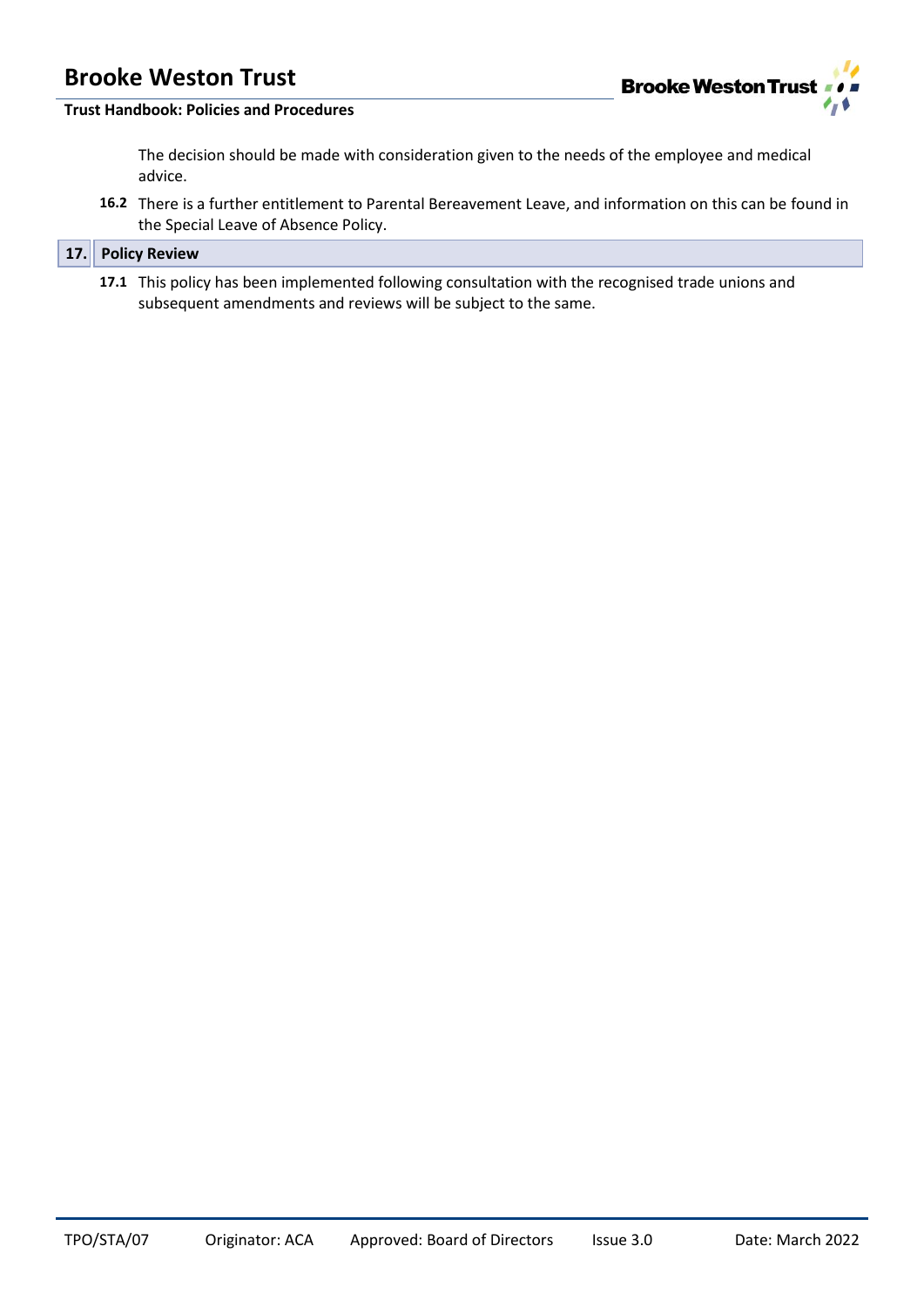### **Trust Handbook: Policies and Procedures**



#### **Appendix A**

### **Eligibility for Maternity Support Leave (Paternity Leave)**

To qualify for Maternity Support Leave, you need to:

- have worked for the Trust for at least 26 weeks by the end of the 15th week before the due date, or by the time you're matched with a child for adoption
- be the biological father of the child, or be the partner of the baby's mother/ primary adopter you don't have to be married
- be responsible for the child's upbringing and wish to take time off to care for the child or support the mother / primary adopter
- have given your employer the correct notice to take maternity support leave

**You have to take Maternity Support Leave in blocks of 1 or 2 weeks – these weeks must be consecutive weeks but can split into 1 week either side of a school closure period.** 

| Section A – Employee Details (to be completed by the employee) |             |
|----------------------------------------------------------------|-------------|
| Employee name:                                                 |             |
| National Insurance No:                                         |             |
| Name of Academy:                                               |             |
| Job Title:                                                     |             |
| Continuous Service Date:                                       |             |
| Copy of evidence attached:                                     | Yes:<br>No: |

| Section B – Application for Maternity Support Leave                                                                                                       |                                                                                                         |                                                                                                                                                                                                              |  |
|-----------------------------------------------------------------------------------------------------------------------------------------------------------|---------------------------------------------------------------------------------------------------------|--------------------------------------------------------------------------------------------------------------------------------------------------------------------------------------------------------------|--|
| I confirm that I meet the qualifying conditions for Maternity Support Leave in that I: (You MUST be able to<br>confirm all three conditions, please tick) |                                                                                                         |                                                                                                                                                                                                              |  |
| a)                                                                                                                                                        | wish to take MSL / PL to care for the child and/or support the child's mother /<br>primary adopter, and |                                                                                                                                                                                                              |  |
| b)                                                                                                                                                        | will be responsible for the child's upbringing (apart from the mother), and                             |                                                                                                                                                                                                              |  |
| C)                                                                                                                                                        | I am either:                                                                                            |                                                                                                                                                                                                              |  |
|                                                                                                                                                           | i)                                                                                                      | the biological father of the child; or                                                                                                                                                                       |  |
|                                                                                                                                                           | ii)                                                                                                     | not the biological father, but the spouse or partner of the child's<br>mother / primary adopter; or                                                                                                          |  |
|                                                                                                                                                           | iii)                                                                                                    | not the biological father, but living with the child's mother / primary<br>adopter in an enduring family relationship and am NOT the child's<br>mothers' parent, grandparent, sister, brother, aunt or uncle |  |
| The mother has received a medical certificate confirming the EWC, (i.e. MAT BI Form) and the expected EWC is:                                             |                                                                                                         |                                                                                                                                                                                                              |  |
| Sunday date:                                                                                                                                              |                                                                                                         |                                                                                                                                                                                                              |  |
| <b>Actual date of birth:</b>                                                                                                                              |                                                                                                         |                                                                                                                                                                                                              |  |